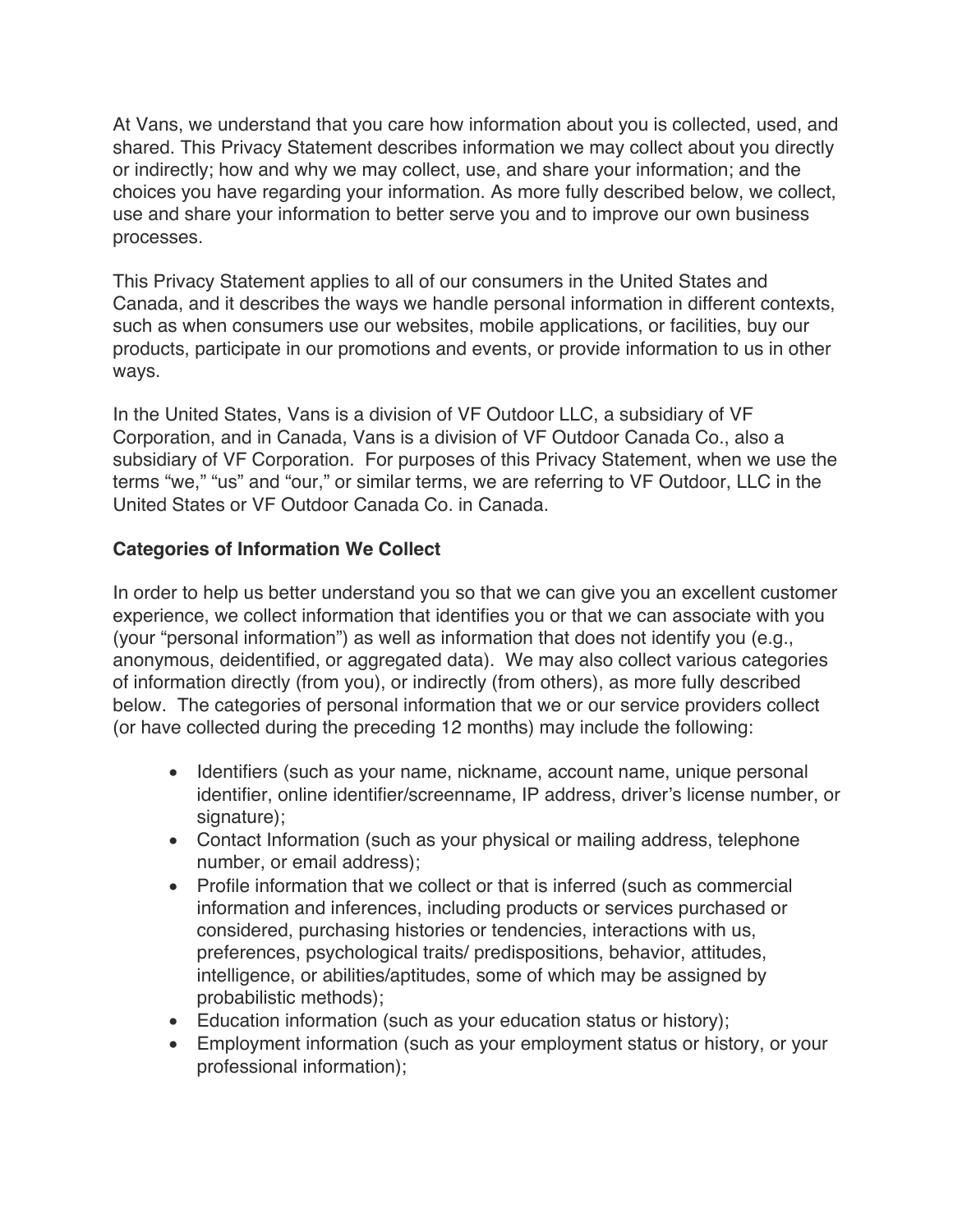- Internet activity (such as browsing history, search history, clicks, interactions with websites, applications and advertisements, or social media information);
- Demographic information (such as your age, date of birth, sex or gender, race, or ethnicity);
- Physical characteristics or biometric information (such as your size, height, weight, or other information relevant to your footwear and apparel preferences);
- Financial information (such as your bank account number, credit card number, debit card number, other payment information); and
- Location data (such as the geographical location information indicated by your mobile device or computer).

### **How Information About You Is Collected**

When you interact with us, we may collect information about you directly. Examples of direct interaction with us include when you visit our websites, shop in our stores, communicate with our customer service representatives, attend our events, use our mobile applications, participate in our marketing efforts (including contests sweepstakes and virtual events), participate in our customer loyalty programs, or any other way you interact directly with us. When we collect information about you directly, we may ask you to affirmatively furnish the information to us (such as when we ask you for your telephone number), or we may collect the information from your electronic device (such as when you download and use our mobile applications or visit our websites) or by observing your activity (such as when you visit our stores). We and some of our service providers, contractors and advertising networks collect identifiers matched to your mobile or other devices, which can be used to deliver customized ads or content via the Internet, across different devices or browsers (sometimes called "cross-device tracking"). In some cases, we may engage service providers to help us operate our business, and they may collect data on our behalf in the course of the services they provide to us. In other cases, where permitted by applicable law, third parties may obtain information about you independently, and we may acquire that data (for example, by purchasing the data).

The following list describes the sources from which we or our service providers may collect various categories of personal information directly (from consumers like you) or indirectly (from third parties):

- Identifiers may be collected directly from consumers; public records; consumer data resellers/ brokers; advertising networks; operating systems and platforms; social networks/ social media.
- Contact information may be collected directly from consumers; public records; consumer data resellers/ brokers; or social networks/ social media.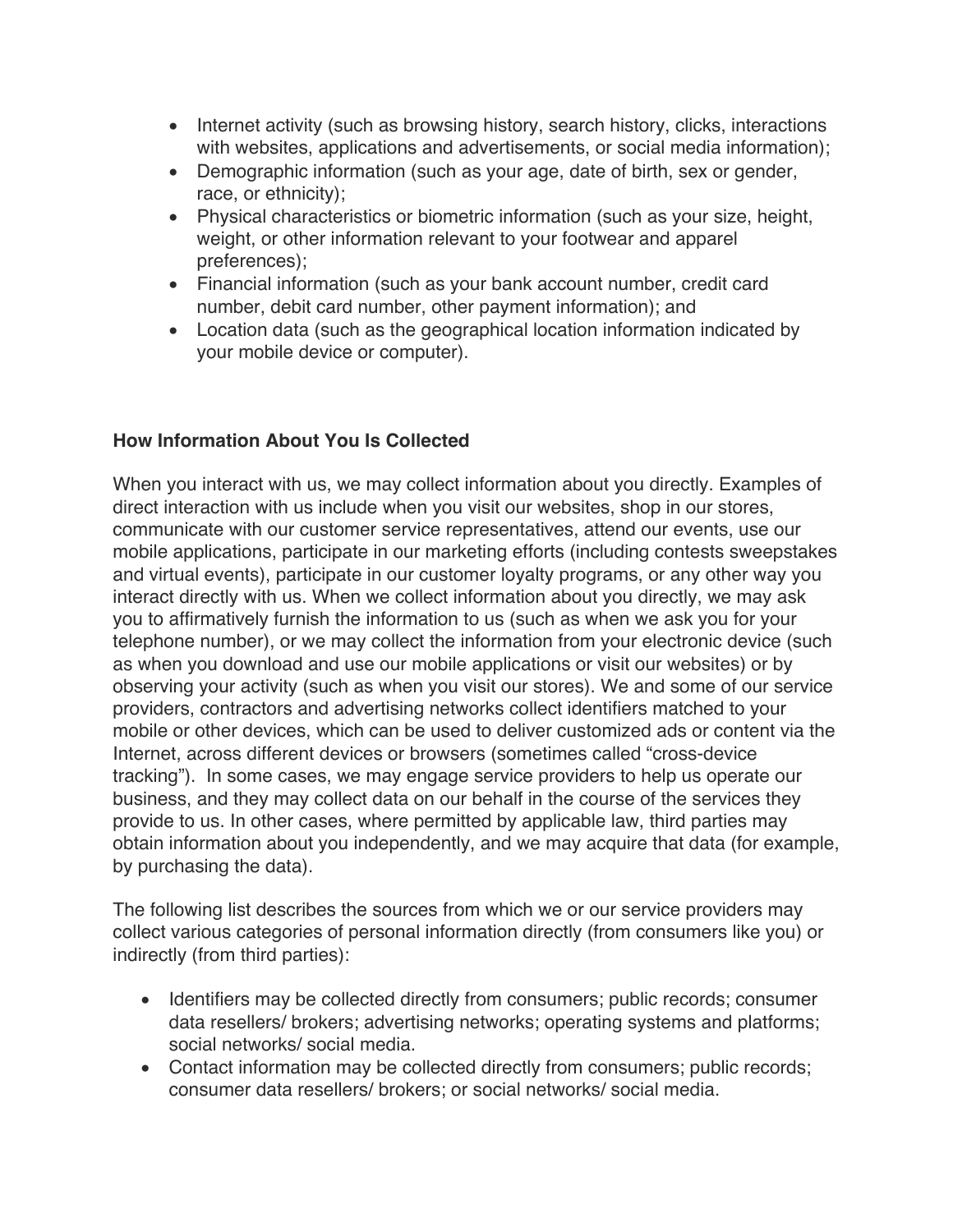- Profile information may be collected directly from consumers; consumer data resellers/ brokers; advertising networks; operating systems and platforms; or social networks/ social media.
- Education information may be collected directly from consumers; or consumer data resellers/ brokers.
- Employment information may be collected directly from consumers; or consumer data resellers/ brokers.
- Internet activity may be collected directly from consumers; consumer data resellers/ brokers; advertising networks; internet service providers; operating systems and platforms; or social networks/ social media.
- Demographic information may be collected directly from consumers; or consumer data resellers/ brokers.
- Physical characteristics or biometric information may be collected directly from consumers; or consumer data resellers/ brokers.
- Financial information may be collected directly from consumers.
- Location data may be collected directly from consumers; consumer data resellers/ brokers; advertising networks; internet service providers; operating systems and platforms; or social networks/ social media.

### **Why Your Information Is Collected and Used**

We use the personal information we collect directly and indirectly to conduct our business, to communicate with you, and to provide better products, services, and experiences, as further described below. The specific purposes for which we or our service providers may collect and use information about you are (1) to provide the products and services that you have ordered or requested, and to communicate about your orders; (2) to enable and improve our customer service; (3) to address your comments, questions or complaints; (4) to personalize your experiences; (5) to understand your opinions, preferences and shopping habits; (6) to analyze trends and statistics; (7) to administer and fulfill our contests and other promotions, including special discounts for professionals, military personnel, students and first responders; (8) to analyze and improve our websites, mobile applications, facilities, products and services; (9) to market our products and services to you, including by sending you marketing communications and other information regarding our products, services, or special events, and to improve our marketing efforts; (10) to share reviews, testimonials, or other user-generated content; (11) to facilitate our merger or acquisition activities; (12) to secure and protect our information and technology systems, as well as information about you and other consumers; (13) to facilitate internal audits, dispute resolution or investigations; (14) to evaluate new technology for our businesses; (15) to conduct market research; (16) to formulate our business strategies; (17) to analyze information about organizations to which you may belong; (18) to enable us to monitor and evaluate our third party service providers and their activities; (19) to manage our gift card programs, loyalty programs, other stored value programs; (20) to keep records of transactions; (21) to comply with our contractual obligations; (22) to detect and address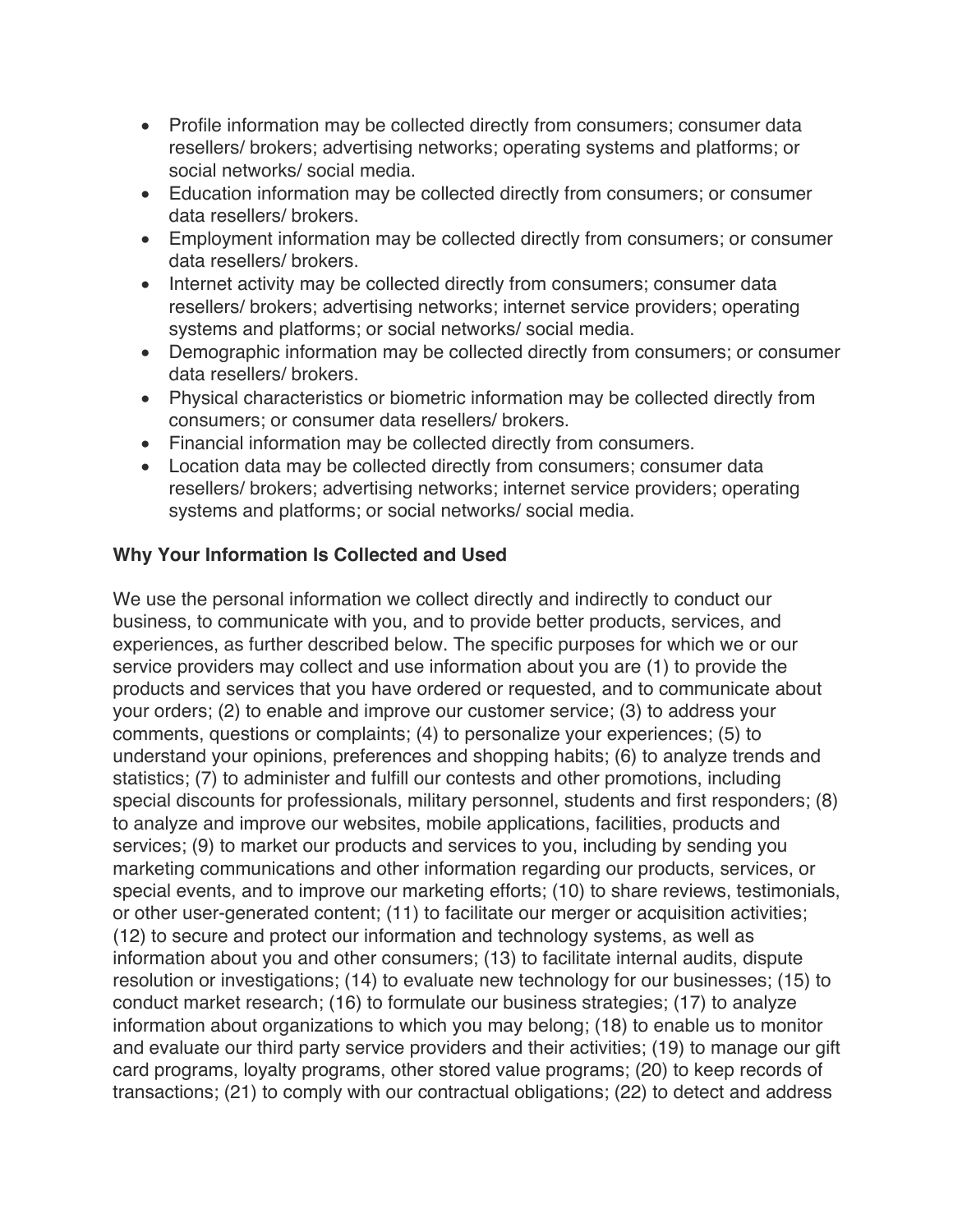actual or potential fraud; (23) to establish and maintain data back-ups for our business continuity and disaster recovery; and (24) to comply with various legal obligations or other rules to which we are subject. The following list describes in detail the purposes for which we and our service providers collect and use each category of personal information (each number corresponds to a specific purpose above):

- Identifiers: 1, 2, 3, 4, 5, 6, 7, 8, 9, 10, 11, 12, 13, 14, 15, 16, 17, 18, 19, 20, 21, 22, 23, 24.
- Contact information: 1, 2, 3, 4, 5, 6, 7, 8, 9, 10, 11, 12, 13, 14, 15, 16, 17, 18, 19, 20, 21, 22, 23, 24.
- Profile information may be collected: 1, 2, 3, 4, 5, 6, 7, 8, 9, 10, 11, 12, 13, 14, 15, 16, 17, 18, 19, 22, 23, 24.
- Education information: 1, 2, 3, 4, 5, 6, 7, 9, 11, 12, 13, 14, 15, 16, 17, 18, 20, 22, 23, 24.
- Employment information: 1, 2, 3, 4, 5, 6, 7, 8, 9, 11, 12, 13, 14, 15, 16, 17, 18, 20, 21, 22, 23, 24.
- Internet activity: 1, 2, 3, 4, 5, 6, 7, 8, 9, 10, 11, 12, 13, 14, 15, 16, 18, 19, 20, 21, 22, 23, 24.
- Demographic information: 1, 2, 3, 4, 5, 6, 7, 8, 9, 11, 12, 13, 14, 15, 16, 18, 22, 23, 24.
- Physical characteristics or biometric information: 1, 2, 3, 4, 5, 6, 7, 8, 9, 10, 11, 12, 13, 14, 15, 16, 18, 22, 23, 24.
- Financial information: 1, 4, 5, 6, 7, 8, 9, 11, 12, 13, 14, 15, 16, 17, 18, 19, 20, 21, 22, 23, 24.
- Location data: 1, 2, 4, 5, 6, 7, 8, 9, 11, 12, 13, 14, 15, 16, 18, 22, 23, 24.

# **What Information About You Is Shared and With Whom**

We operate under the following brand names: Altra®, Dickies®, Eastpak®, Icebreaker®, JanSport®, Kipling®, Napapijri®, Smartwool®, Supreme®, The North Face®, Timberland®, and Vans®.

We may also share your personal information with service providers who provide services to us or conduct activities on our behalf. When we share your personal information with our service providers, we instruct them to only use or share your personal information for the intended purposes, which are limited to those listed above. One example of our information sharing with a service provider is when we share your name, address, and similar contact information with a courier service for the purpose of delivering a product to you and notifying you of the status of the shipment. Our service providers include entities that perform the following activities on our behalf: marketing and advertising; order fulfillment; consumer or market research and analysis; account management; event or promotion management; fraud detection; security; customer service; payment processing; technical support; product creation. The categories of information that we may share with service providers are the following: Identifiers;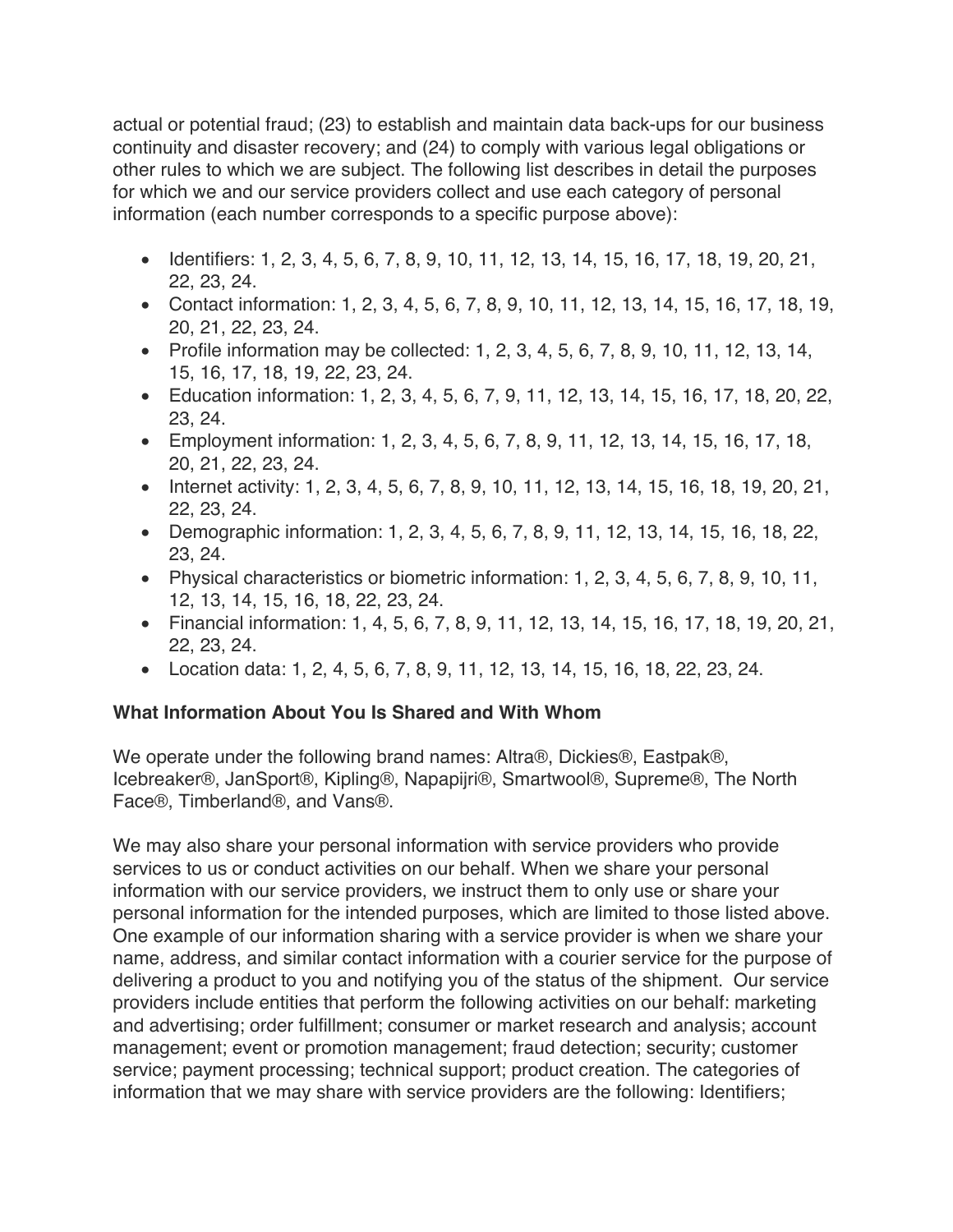Contact information; Profile information; Education information; Employment information; Internet activity; Demographic information; Physical characteristics or biometric information; Financial information; or Location data. We share these categories of information for the same purposes we collect and use them, as described above under the caption "Why Your Information Is Collected and Used."

We may also disclose consumers' personal information to third parties who are not our service providers for the following purposes: (11) to facilitate our merger or acquisition activities; (13) to facilitate internal audits, dispute resolution or investigations; (22) to detect and address actual or potential fraud; or (24) to comply with various legal obligations or other rules to which we are subject.

We do not sell consumers' personal information for money. We do, however, share consumers' personal information with certain third parties in ways that might be considered a "sale" of personal information under the California Consumer Privacy Act, even though we do not receive any financial compensation from the third parties in exchange. For example, we allow third parties, such as Facebook® and Google®, to place technologies (such as cookies) on our websites for purposes of marketing to users of our websites. To request that your personal information not be sold, please follow this hyperlink: Do Not Sell My Personal Information.

### **Children's Privacy**

We do not intend to collect personal information from anyone under the age of 16. If you are under the age of 16 you should not provide any personal information to us. If you are a parent or guardian of a child under the age of 16 and suspect they have provided personal information to us, you may contact us using one of the Communication Methods described in this Privacy Statement to notify us so that we may delete the information. We do not knowingly sell the personal information of consumers under 16 years of age.

# **Keeping Your Personal Information Secure**

We store personal information on our servers or those of our service providers (including "cloud" servers), and it is accessible by authorized employees, representatives and agents who require access for the purposes described in this Privacy Statement. We have implemented reasonable security procedures and measures that are intended to protect personal information and our information technology systems that store personal information. Unfortunately, no transmission of information over the Internet nor storage of information electronically can be guaranteed to be 100% secure. In order to help protect personal information you provide to us, you: (i) should not share your password or account information with others, (ii) should use a secure internet connection and web browser, (iii) should select a unique, complex, secure password, (iv) should change your password frequently, and (v) should not use the same password elsewhere. If you become aware of any loss, theft, or unauthorized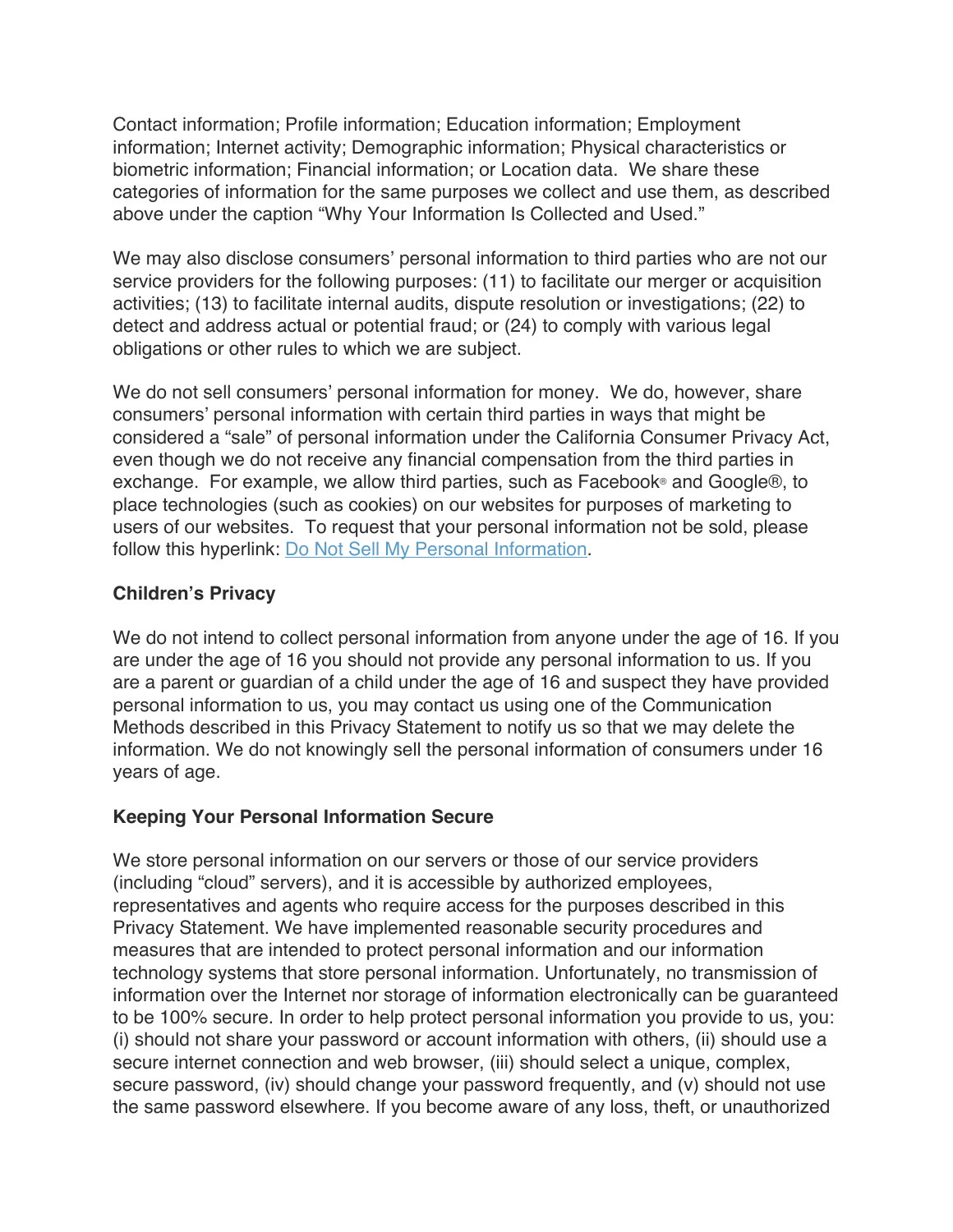use of a password, please contact us immediately using the contact information below. By providing your email address in connection with a purchase or your use of our websites, mobile applications, or services, you are consenting to receive electronic notice of any information security issues using your most recent email address in our records.

### **Links To Other Websites**

Our websites and mobile applications may contain links to third-party websites to which this Privacy Statement does not apply ("Linked Websites"). Your use of Linked Websites will be governed by the terms of use, privacy policies, and other terms, notices, and policies set forth on or referenced in those Linked Websites.

### **International Data Transfers**

This Privacy Statement describes our policies and procedures in the United States and Canada. We are a global company, and personal information we collect in the United States and Canada may be transferred to other jurisdictions (such as the United States, Canada, and the European Union) as permitted by law, for the purposes described in this Privacy Statement, and the information may become subject to the laws of those jurisdictions and accessible to authorities in those jurisdictions.

# **Your Options Regarding Personal Information**

We have established processes by which you can submit requests regarding your personal information. To exercise your options as described in this Privacy Statement, you may contact us in one of the following ways:

- by telephone at  $+1-877-709-1800$ ;
- by completing the web form at https://www.vfc.com/Privacy-Requests; or
- by mail at: VF Corporation, Attn: Privacy Officer, 105 Corporate Center Blvd., Greensboro, North Carolina, USA 27408.

Collectively, these are referred to as the "Communication Methods." To effectively exercise your privacy options or inquire about how we handle your personal information, you must use one of these Communication Methods. You may also send questions or complaints to our Privacy Officer using the above Communication Methods, and we will take appropriate steps to address any legitimate concerns or complaints.

The list below describes types of requests you may make to us regarding information we have collected from you:

> • **Request to Know**: You may ask us to furnish you with (i) the specific pieces of personal information we have collected about you; (ii) the categories of personal information we have collected about you; (iii) the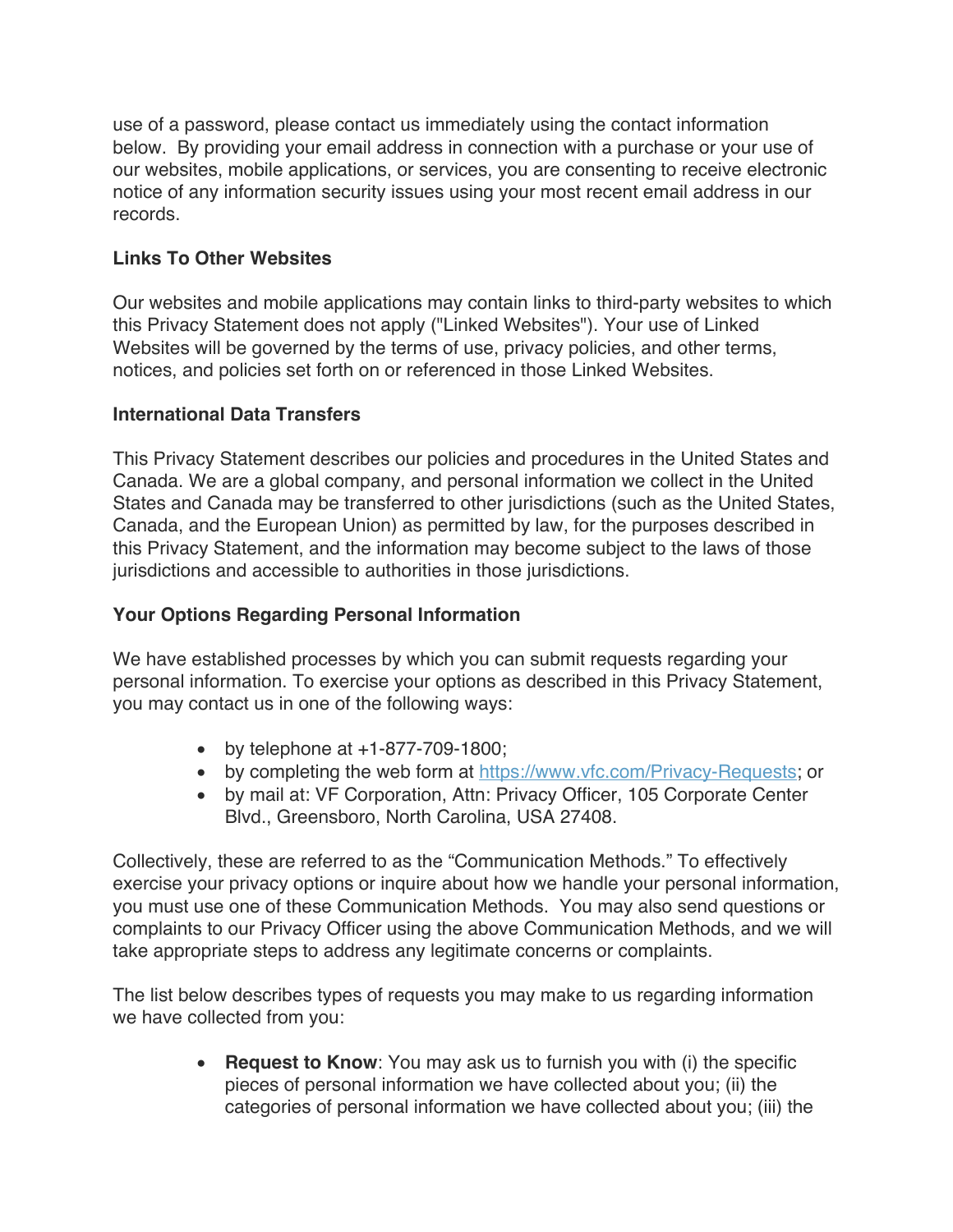categories of sources from which we collect information about you; (iv) the business or commercial purposes for collecting information about you; or (v) the categories of third parties with whom we share or have shared personal information about you.

- **Request to Delete**: You may ask us to delete any personal information that we have collected from you and to direct our service providers to delete your personal information from their records.
- **Request to Opt-Out of Sale**: You may request that we not sell your personal information.
- **Right to Correct**: You may have a right to correct or update your personal information that has been previously provided to us.

We will make commercially reasonable efforts to accommodate your request within 30 days; however, we may notify you during the initial 30-day period that we will extend the timeframe as permitted by law. We reserve the right to deny any request to the extent permitted by applicable law. We may decline a Request to Delete, in part or in whole, if we determine that there is a lawful basis for retaining the information, including because the information is necessary to (i) complete a transaction or perform a contract between us; (ii) ensure security; (iii) debug or repair errors; (iv) exercise a legal right; (v) comply with another law or a legal obligation; (vi) conduct research; (vii) enable solely internal uses that are reasonably aligned with our consumers' reasonable expectations; or (viii) otherwise use the information, internally, in a lawful manner that is compatible with the context in which you provided the information. We will not discriminate against you because you have made a request described in this Privacy Statement or otherwise exercised your rights under applicable law. We may offer financial or non-financial incentives in connection with programs that require you to disclose certain personal information, such as a customer loyalty program, but only if you opt in to such an incentive program. If you opt in to any such incentive program, you may opt out at any time, as described in the terms and conditions of those programs, though you may lose the benefits associated with the incentive if you require us to delete your information.

### **How Your Identity Will Be Verified**

For your privacy and security, and to prevent fraud and other harmful activities, when we receive a request through one of the Communication Methods, we may need to ensure that the person submitting the request is the person they purport to be. Accordingly, we may take reasonable measures to verify the identity of the person submitting the request, as further described in our *privacy request web portal*. If we ask you to verify your identity, you must promptly cooperate with our efforts so that we can fulfill your request.

# **Requests from Authorized Agents**